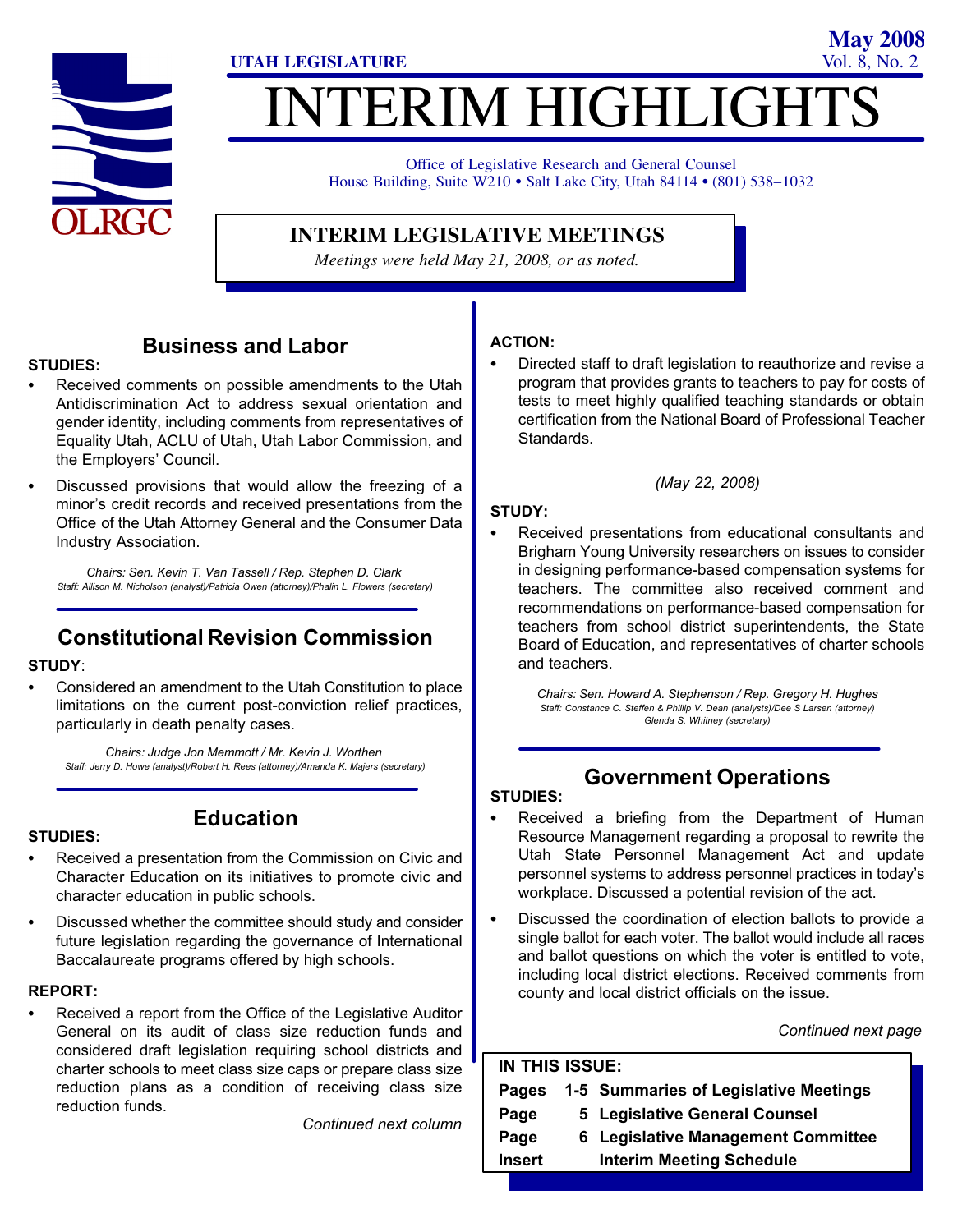## REPORT: -

 Received a statistical report from the Department of Human Resource Management on total state employee compensation. The report was a follow−up to questions raised by the committee last October, and addressed employee turnover, salary levels, and the need for more flexible tools to address employee compensation.

Chairs: Sen. Peter C. Knudson / Rep. Douglas C. Aagard Staff: Benjamin N. Christensen (analyst)/Eric N. Weeks (attorney)/Chelsea Barrett (secretary)

## Health and Human Services

## STUDIES:<br>-

- Received a report from the State Medical Examiner on the duties, workload, and funding of the office, and alternatives for addressing insufficient funding.
- Received information from the Department of Human Services on options for addressing the needs of persons awaiting services from the Division of Services for People with Disabilities.
- Considered a proposal by a mother of a child with autism to require health insurance coverage of autism services.

## REPORT: -

 Received a report from the Utah Autism Initiative, an interagency work group created by the Department of Health last year, on its work to identify existing resources for persons with autism and develop recommendations for extending the availability of those resources.

Chairs: Sen. D. Chris Buttars / Rep. Paul Ray Staff: Mark D. Andrews (analyst)/Catherine J. Dupont & Thomas R. Vaughn (attorneys) Joy L. Miller (secretary)

## Health System Reform Task Force

(April 17, 2008)

## STUDIES:<br>--

- Discussed the task force's objectives. The Advisor to the Governor on Health System Reform participated in the discussion.
- Considered draft legislation "Procurement Code Preference for Health Benefits."

## REPORTS: -

- Received a task force staff report on legislation passed during the 2008 Annual General Session related to health care reform.
- Received reports from the Governor's Office of Economic Development, the Department of Health, and the Insurance Department on the implementation of specific requirements established by H.B. 133, "Health System Reform" (2008 General Session).
- Task force staff reviewed a draft request for proposals to provide actuarial services to the task force.

## STUDIES: -

• Continued consideration of draft legislation, "Procurement Code Preference for Health Benefits," that would grant a preference under the state procurement code to any bidder who provides health insurance benefits to the bidder's employees.

(May 22, 2008)

- Received information from the Governor's Office of Economic Development on the availability and future development of software that would provide comparative data about health insurance plan benefits to consumers via the Internet.
- Considered draft legislation "Health Insurance Benefit and Pricing Data," that would direct the Insurance Department to develop rules for the collection and use of comparative data on insurers and their plans.
- Received information from Intermountain Healthcare regarding trends in health care spending and their implications.

## REPORT: -

 Received a report from task force staff on the request for proposals to provide actuarial services to the task force.

> Chairs: Sen. Sheldon L. Killpack / Rep. David Clark Staff: Mark D. Andrews (analyst)/Catherine J. Dupont (attorney) Phalin L. Flowers (secretary)

#### Higher Education and Applied Technology Governance

(April 30, 2008)

## STUDIES:<br>-

- Received a briefing from committee staff on the creation and history of the Utah College of Applied Technology.
- Received presentations from the Utah System of Higher Education on the current governance structure and the delivery of career and technical education in the state.

(May 13, 2008)

STUDY: - Received comments from Salt Lake Community College, State Office of Education, and Utah College of Applied Technology board members and campus presidents regarding emerging issues related to the delivery of career and technical education (CTE), including differing definitions of CTE, the role and mission of institutions providing CTE, credit and degrees, costs, and governance.

Chairs: Sen. Curtis S. Bramble / Rep. Kevin S. Garn Staff: Allison M. Nicholson (analyst)/Dee S Larsen (attorney)/Wendy L. Bangerter (secretary)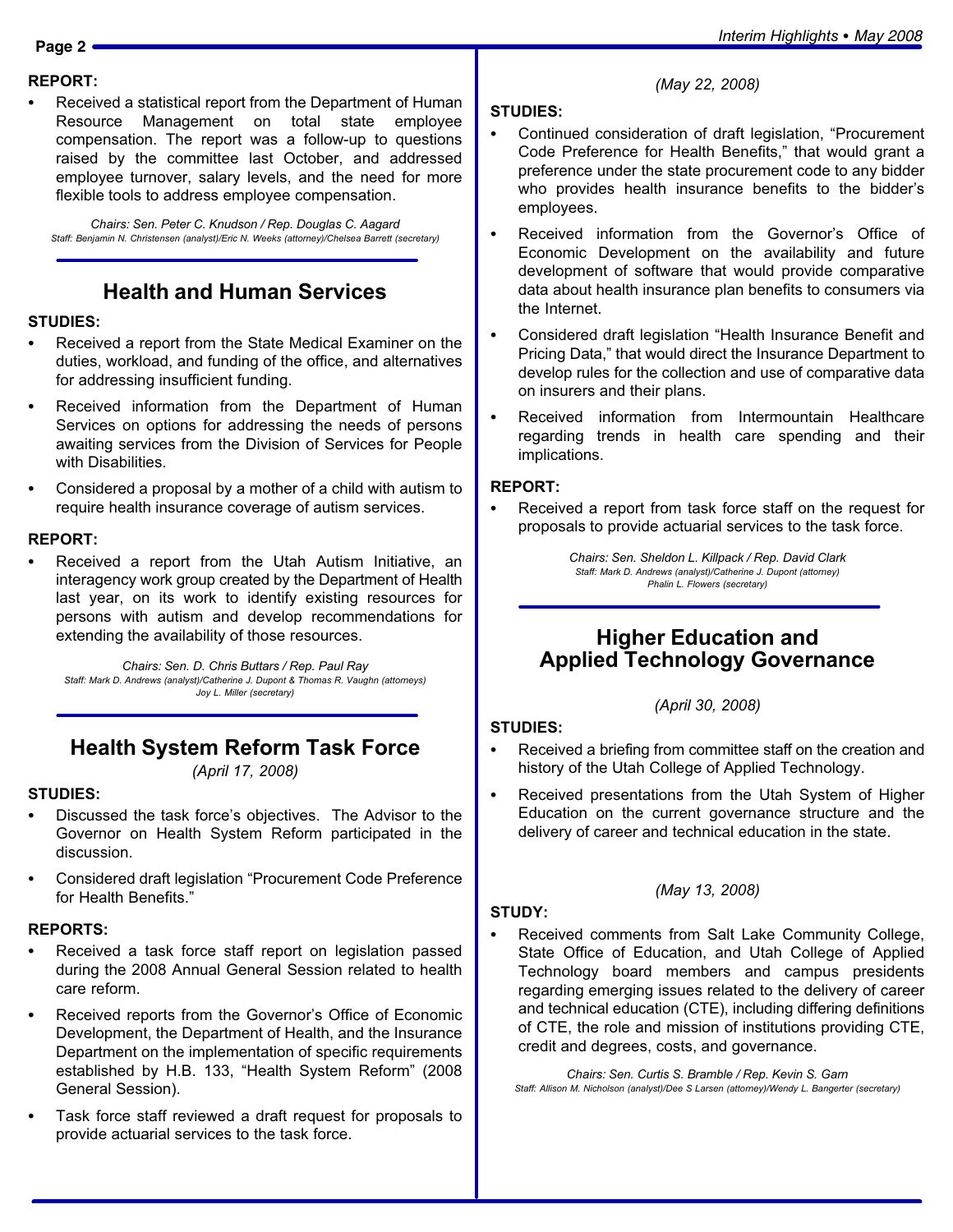#### Immigration

(May 22, 2008)

## REPORTS: -

- Received a report from the Office of the Utah Attorney General regarding immigration and the office's responsibilities and activities related to immigration.
- Received a report from the United States Attorney assigned to Utah regarding the responsibilities and activities of his office related to immigration.
- Received a report from the staff of the Immigrant Policy Project, which is being conducted by the National Conference of State Legislatures, regarding immigration issues and the experiences of other states in addressing immigration.

Chair: Sen. Scott K. Jenkins / Rep. Brad L. Dee Staff: Art L. Hunsaker (analyst)/Christopher R. Parker & Thomas R. Vaughn & James L. Wilson (attorneys)/Chelsea Barrett (secretary)

## STUDIES:<br>-

 Considered a draft bill that creates a basis for dismissing a protective order at any time if the petitioner acts in contravention of the protective order provisions.

**Judiciary** 

- Received training on the provisions of the Open and Public Meetings Act, as required by Utah Code Section 52−4−104.
- Received a report from the Commission on Criminal and Juvenile Justice and the Salt Lake Prosecutor's Office on issues relating to mentally ill offenders, their high recidivism rates, the costs of treatment, and the opportunity to advance collaborative efforts with mental health courts.
- Received reports from the Utah Sentencing Commission regarding:
	- Specific crimes, the penalties of which have recently been enhanced or adjusted by legislative action; and
	- Criminal penalties that were changed during the 2008 General Session.

Chairs: Sen. Gregory S. Bell / Rep. Eric K. Hutchings Staff: Jerry D. Howe (analyst)/Esther Chelsea−McCarty (attorney)/Amanda K. Majers (secretary)

#### Law Enforcement and Criminal Justice

## STUDY:<br>\_\_

 Received training on the provisions of the Open and Public Meetings Act, as required by Utah Code Section 52−4−104.

## REPORTS:<br>—

 Received information from the Utah Communications Agency Network, the State Chief Information Officer, and law enforcement agencies on the Federal Communications Commission's (FCC) new bandwidth mandates, which take effect in 2013. The new federal rules will require substantial equipment and construction expenditures to accommodate this change.

- - Received a presentation from the Department of Public Safety on the function and progress of the Statewide Information Analysis Center, which is a partnership of public safety jurisdictions created to collect, analyze, and disseminate information to increase the public safety of citizens, communities, and critical infrastructure.
- Received a presentation from the Bureau of Criminal Identification (BCI) on the Concealed Firearm Permits (CFP) Program which has received an average of 3,365 CFP applications per month since January 2008. BCI reported a growing number (46%) of CFP applications in recent months are coming from residents of other states.

### ACTION: -

• Adopted as an interim committee bill, "Crime of Strangulation or Smothering."

> Chairs: Sen. Jon J. Greiner / Rep. DeMar "Bud" Bowman Staff: Stewart E. Smith (analyst)/Susan Creager Allred (attorney) Wendy L. Bangerter (secretary)

#### Natural Resources, Agriculture, and Environment

### STUDIES:<br>--

- Discussed recodification of the Department of Natural Resources provisions in the Utah Code.
- Discussed a proposal from the Copenhagen Consensus Center at the Copenhagen Business School to organize a local seminar on the development of energy resources in the Intermountain region.

## REPORT:<br>-

 Received a report from the State Energy Advisor on energy resource zones in Utah, electricity generation, advisor activities, and potential energy policy legislation.

## ACTIONS:

- Conducted a sunset review of Title 19, Chapter 4, Safe Drinking Water Act, and recommended that the act be reauthorized for ten years.
- Conducted a sunset review of Title 19, Chapter 5, Water Quality Act, and recommended that the act be reauthorized for ten years.

Chairs: Sen. Darin G. Peterson / Rep. Roger E. Barrus Staff: J Brian Allred (analyst)/Emily R. Brown (attorney)/Joy L. Miller (secretary)

#### Political Subdivisions

## STUDIES:<br>--

- Discussed draft legislation, Assessment Area Amendments."
- Discussed county health department funding and ways to meet funding needs.
- Discussed potential modifications to the office of county surveyor.

Chairs: Sen. Dennis E. Stowell / Rep. Fred R Hunsaker Staff: Joseph T. Wade (analyst)/Robert H. Rees (attorney)/Wendy L. Bangerter (secretary)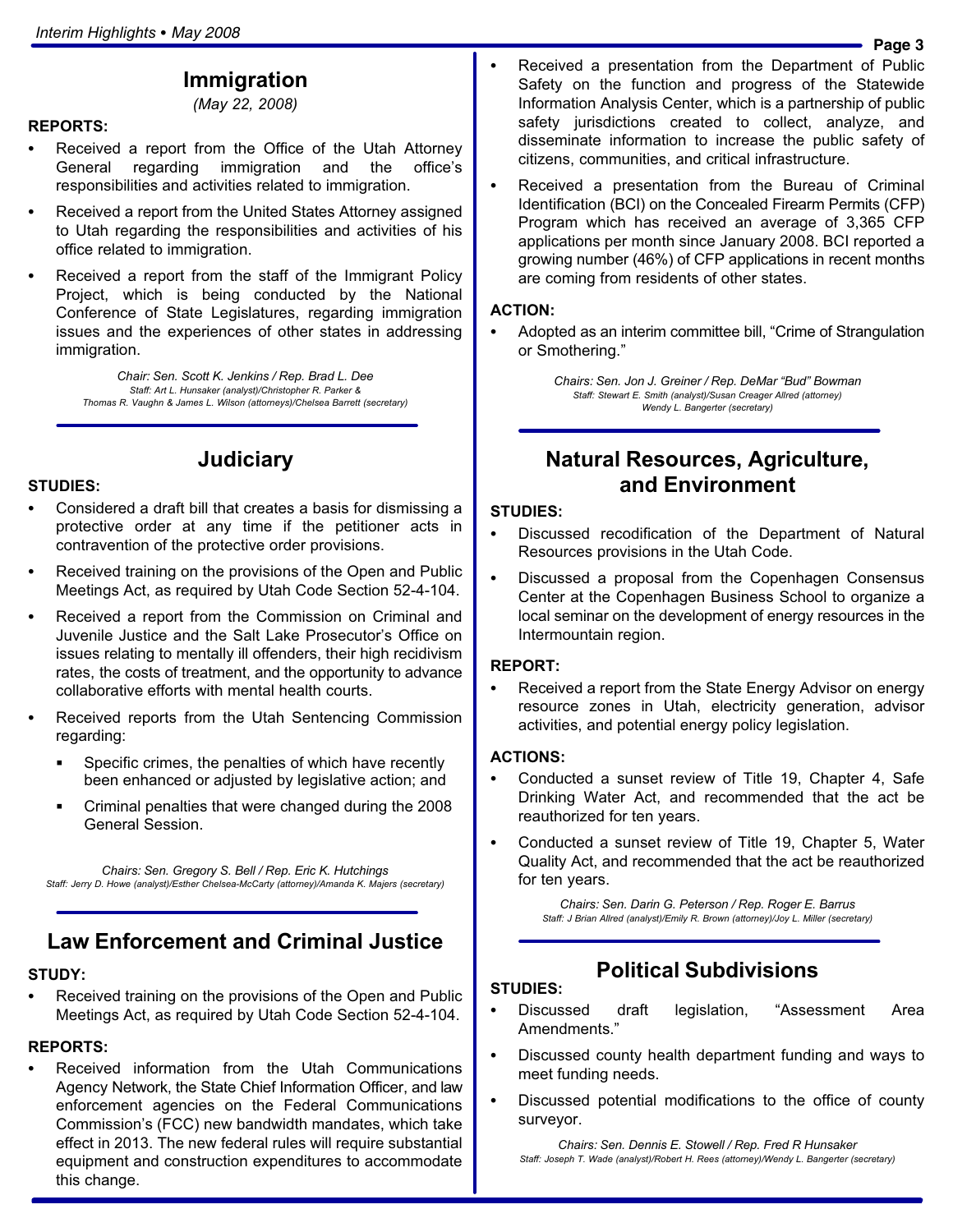## Public Utilities and Technology

## STUDIES:<br>--

- Discussed the location, maintenance, and responsibility for sewer lines and received information from the Central Davis Sewer District, the Blue Stakes Program, and Sorenson Construction.
- Discussed providing utilities to mobile home park owners and residents, responsibility for the maintenance of the utilities' delivery facilities, and how compensation should be made.
- Comments were received from a member of the House of Representatives, utility districts, and mobile home park representatives.

Chairs: Sen. Scott K. Jenkins / Rep. Michael E. Noel Staff: Richard C. North (analyst)/Christopher R. Parker (attorney)/Tracey Fredman (secretary)

### Revenue and Taxation

## STUDIES:<br>-

- Reviewed property tax limitation efforts in Florida, Oregon, California, and Colorado, and in Chicago and New York City.
- Reviewed taxes imposed in Utah and in other western states by state and local governments on lodging accommodations, motor vehicle rentals, and restaurant meals.
- Compared sources of revenue for municipalities, counties, and school districts in Utah with other regions of the United States.

## ACTION: -

 Approved a motion to draft legislation to repeal individual income tax contributions that no longer meet the criteria to remain on the individual income tax return.

> Chairs: Sen. Wayne L. Niederhauser / Rep. John Dougall Staff: Bryant R. Howe & Phillip V. Dean (analysts)/Rebecca L. Rockwell & Angela D. Oakes (attorneys)/Phalin L. Flowers (secretary)

## **Transportation**

#### STUDIES:

- Discussed transit issues, including bus service and 1st Substitute H.B. 298, "Public Transit Study," which was presented in the 2008 General Session.
- Received presentations from the Utah Department of Transportation and the Wasatch Front Regional Council on congestion pricing.

Chairs: Sen. Carlene M. Walker / Rep. Todd E. Kiser Staff: Leif G. Elder (analyst)/Shannon C. Halverson (attorney) Tracey Fredman (secretary)

#### Utah International Trade Commission (May 20, 2008)

#### REPORTS:

- - Received a report from commission staff on World Trade Organization discussions regarding implementation language for services covered in the 1994 General Agreement for Trade in Services treaty.
- $\bullet$  Received a report from commission staff regarding Congress' discussion of the status and terms of the Colombia Free Trade Agreement, including state sovereignty, human rights, and trade adjustment assistance.
- Received a report from commission staff regarding U.S. Trade Adjustment Assistance and congressional efforts for increasing aid to American workers who have lost their jobs due to international trade.
- Received a report from the Utah World Trade Center and the Governor's Office of Economic Development about growth in Utah's international trade exports.
- Received a report from commission staff regarding the impact of international trade treaties on state and local elected officials' roles in national policy objectives.

## ACTIONS: -

- Approved sending a letter from the Utah International Trade Commission (UITC) to the U.S. Trade Representative's Office and other entities, expressing concern over the possible exclusion of state and local lawmakers from involvement in international trade treaties that affect them.
- Approved sending a letter from the UITC to Congress in support of bilateral trade treaties with countries such as Colombia and that acknowledge the difficult human rights issues faced by those countries with ongoing civil wars.

Chairs: Sen. Mark B. Madsen / Rep. Sheryl L. Allen Staff: Richard C. North (analyst)/Christopher R. Parker (attorney)/Tracey Fredman (secretary)

#### Utah Tax Review Commission (May 9, 2008)

#### STUDIES:

- - Reviewed previous commission studies of the state's oil and gas severance taxes, including oil and gas severance tax systems in other states, oil and gas severance tax trust funds, and the effects of severance tax structure and rates on the exploration and production of oil and natural gas.
- Reviewed study topics for 2008, including proposed commission studies of Utah State Tax Commission (USTC) collection practices, interest on taxes, charges, or fees administered by the USTC, apportionment of income tax credits, taxation of pass−through entities, fees and costs in tax litigation, and the state sales and use tax base.

## REPORTS: -

 Received a commission staff report on revenue and taxation related legislation enacted during the 2008 General Session.

> Chairs: Mr. M. Keith Prescott / Mr. David J. Crapo Staff: Bryant R. Howe & Phillip V. Dean & Leif G. Elder (analysts) Rebecca L. Rockwell & Angela D. Oakes (attorneys) Phalin L. Flowers (secretary)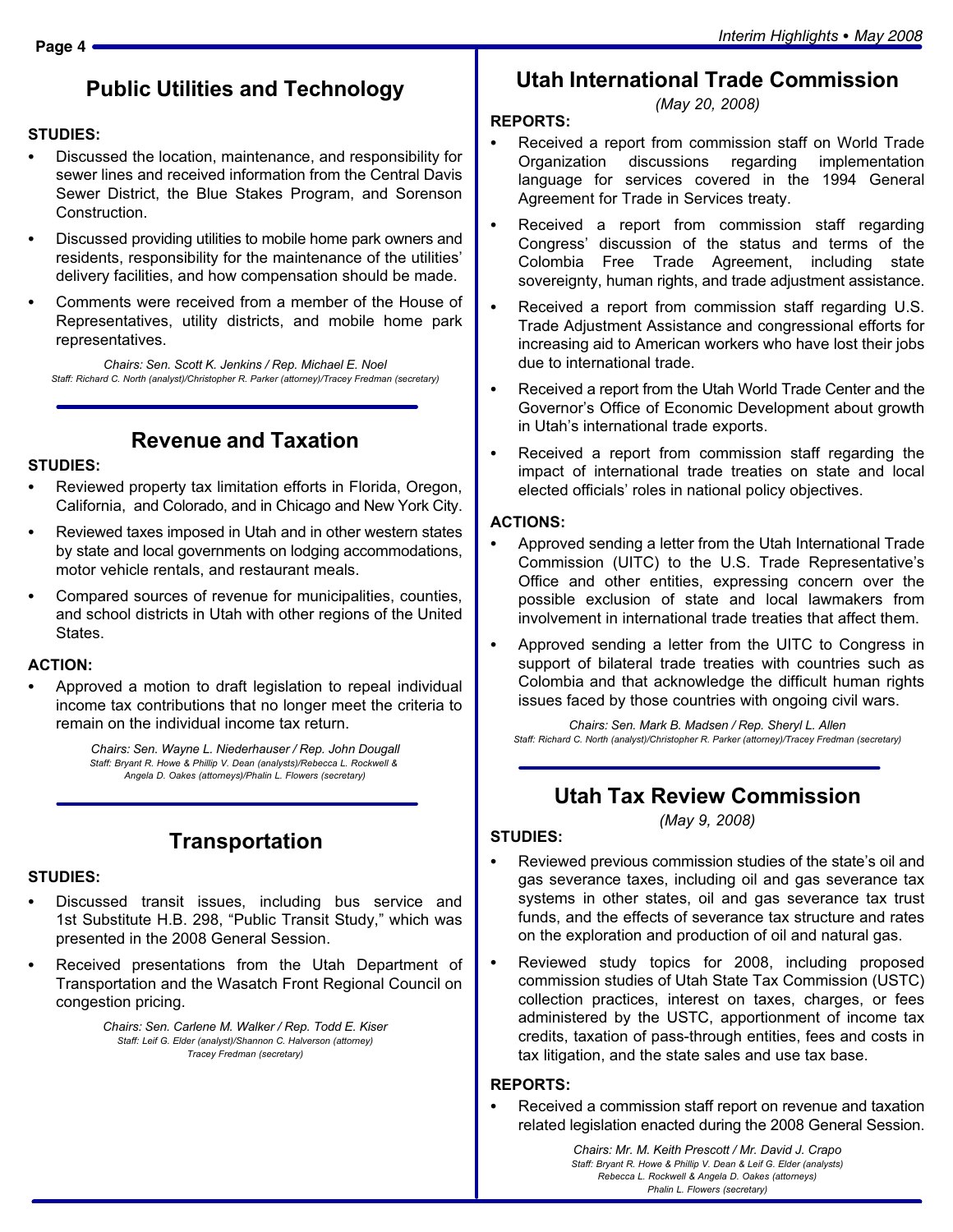## Workforce Services & Community and Economic Development

## STUDIES:<br>--

- Discussed the feasibility of appropriating money to the Business Development for Disadvantaged Rural Communities Restricted Account and the level of funding.
- Discussed ways to provide incentives for motion picture production companies to film movies in Utah, including increasing the appropriation for the Motion Picture Incentive Fund.
- Discussed granting tax credits to the manufacturing industry to encourage increased investment in Utah.

## ACTIONS: -

- Approved draft legislation, "Department of Community and Culture − State−owned Art Inventory."
- Directed that legislation be prepared providing increases in motion picture incentives for film production companies.

Chairs: Sen. Mark B. Madsen / Rep. Steven R. Mascaro Staff: Arthur L. Hunsaker (analyst)/James L. Wilson (attorney)/Glenda S. Whitney (secretary)

## Legislative General Counsel M. Gay Taylor Retires After 25 Years of Service

Utah Legislators and other state officials honored Ms. M. Gay Taylor for her 25 years of service with the Office of Legislative Research and General Counsel at a reception in the Gold Room of the Capitol on May 21, 2008. Ms. Taylor has been the General Counsel to the Legislature for the past 23 years. She will retire May 31, 2008.

Ms. Taylor has been credited with: -

- Implementing a program to eliminate "legalese" in drafting laws in order for citizens to better understand the laws;
- Overseeing significant rewrites of major portions of Utah laws, including the Tax, Human Services, Election, Judicial, Retirement, Insurance, Motor Vehicle, Transportation, Special Districts, and Labor codes, and the Government Records Access and Management Act (GRAMA), and Legislative Rules;
- Winning a unanimous Utah Supreme Court decision that established the Utah Legislature's exclusive right to judge the election and qualifications of its members; and
- Enhancing the Senate's involvement in the advise and consent process for Utah judges.

Ms. Taylor has been staff to the Legislative Management Committee, the Senate Judicial Confirmation Committee, and the Subcommittee on Oversight. She serves as a Utah Commissioner for the National Conference of Commissioners on Uniform State Laws and as a member of the Legal Services Staff Section of the National Conference of State Legislatures, which she also chaired.

Among the numerous recognitions Ms. Taylor has received are the 1995 Honored Alumni Award from the J. Reuben Clark Law School at Brigham Young University, the 2004 State and Local Government Distinguished Service Award, and the 2008 Excellence in Public Service Award from the Utah Taxpayers Association.

Those who have worked with Ms. Taylor in various capacities respect and appreciate the valuable and outstanding service she has provided during her 25 years of employment with the Utah Legislature. Senator Pat Jones said, "She has been nothing but professional."

## Legislative Leaders Select New General Counsel

On May 20th, the Legislative Management Committee unanimously approved the hiring of Mr. John Fellows as the Legislative General Counsel. Mr. Fellows has worked for the Office of Legislative Research and General Counsel for 22 years and served, most recently, as Deputy General Counsel. He received his law degree from the University of Utah College of Law.

A joint resolution will be introduced in the Legislature to ratify this appointment.

During the meeting, House Speaker Greg Curtis said, "Many, many, qualified applicants, both within the office as well as outside (were interviewed), but your skills are recognized and I consider it a great honor to work with you in the legal profession as well as to consider you our counsel in the Legislature."

President John Valentine on another occasion said, "I have great faith in John Fellows' legal and management skill, problem−solving ability, people skills, and vision for the legislative institution. I trust him implicitly."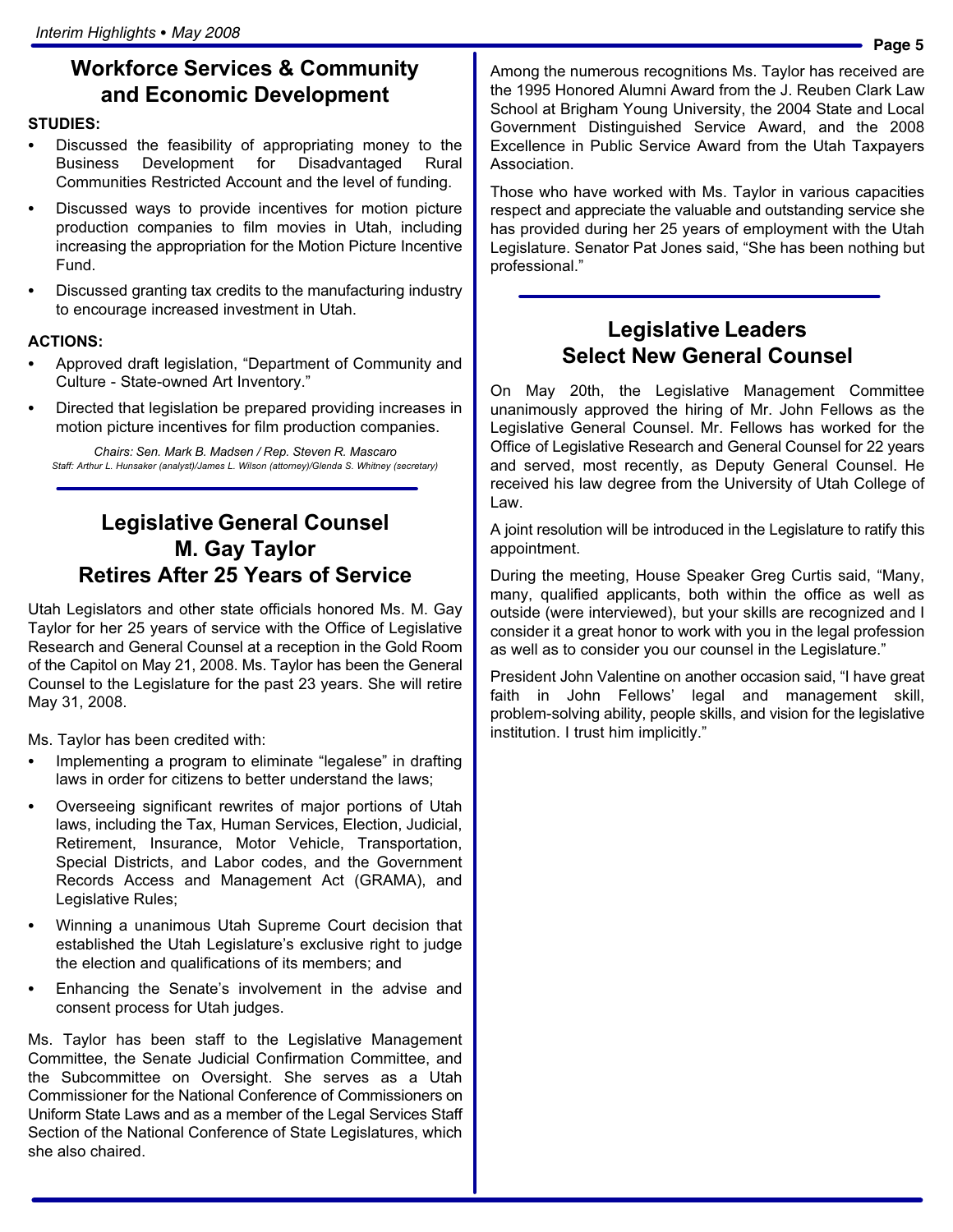#### **LEGISLATIVE MANAGEMENT COMMITTEE**

Approved the prioritized study items as submitted by the following interim committees: -

- Business and Labor
- Education
- Government Operations
- Health and Human Services
- **Judiciary**
- Law Enforcement and Criminal Justice
- Natural Resources, Agricultural, and Environment
- Political Subdivisions
- Public Utilities and Technology
- Revenue and Taxation
- Transportation and Public Safety

Responded to two requests of the Health and Human Services Interim Committee: -

 Denied the request to create a Prescription Drug Abuse Subcommittee, but instead the committee authorized the study of the implementation of H.B. 119, "Controlled Substance Database Amendments" (2008 General Session).

- Approved the request to conduct a sunset review of Utah Code Section 78B−3−421, Medical Malpractice Arbitration Agreements, while still leaving this assignment with the Judiciary Interim Committee.
- Approved the study items prioritized by Workforce Services and Community and Economic Development Committee, with the exception of the item regarding tax credits for the manufacturing industry.
- Approved the requests of the following appropriations subcommittees:
	- Health and Human Services for a committee meeting May 7, 2008 at the Central City Community Health Center.
	- Capitol Facilities and Government Operations − for three meetings in July and August, but without approval for overnight lodging.
	- Commerce and Workforce Services − for a meeting June 12, 2008 at the Utah State Office of Rehabilitation, Division of the Blind and Visually Impaired.
	- Unanimously approved the appointment of John Fellows as Legislative General Counsel. This appointment must be ratified by joint resolution in the 2009 General Session.

# $\int \mathbf{R} \cdot d\mathbf{r}$  **June 18 Next** Islams Day 18

*Editors: Susan Creager Allred & Stewart E. Smith Office of Legislative Research and General Counsel*

For more information about legislative activities, visit the Utah  $S$ tate Legislature's website at: www.le.utah.gov.



**Office of Legislative Research and General Counsel**  ${\rm H}$ ouse Building, S $\rm _{1}$ uite W210  $\bullet$  Salt Lake City, UT  $\bullet$  84114 7801-885 (108)